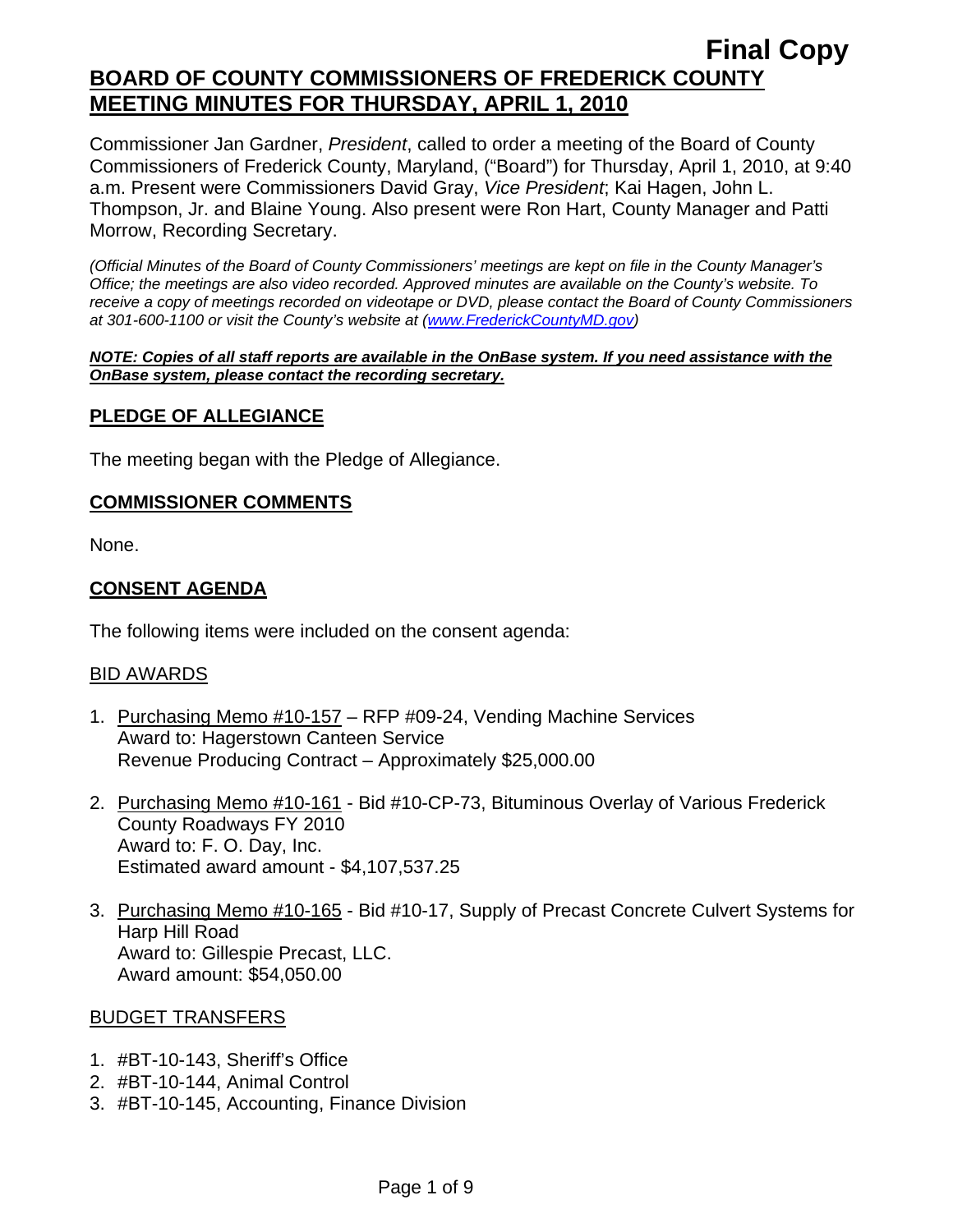- 4. #BT-10-146, Program Development and Management, Public Works Division
- 5. #BT-10-147, Maintenance, Management Services Division

## GRANTS

- 1. Rental Allowance Program FY 2010 Grant Renewal Jenny Short, Citizens Services Division
- 2. Application for Funding Renewal from the State Agency Mediation and Conflict Resolution Office (MACRO) for Family Mediation Program – Lynn McPherson, Circuit Court

#### CHANGE ORDER

1. Bituminous Overlay of Various County Roadways, Contract No. C29919, Change Order No. 5 - Chuck Nipe and Tom Meunier, Public Works Division

Commissioner Gray moved to approve the consent agenda as presented. Commissioner Hagen seconded the motion that passed 5-0.

As a result of the consent agenda, staff was requested to schedule a future discussion on the issue of vending machine services.

#### **ADMINISTRATIVE BUSINESS**

## **Bid Award - Purchasing Memo #10-162, Replacement Print Management Equipment for the Frederick County Public Libraries (FCPL) (Sole Source) and Budget Transfer – Hal Good, Finance Division**

Darrell Batson, FCPL, commented on the bid award.

Commissioner Hagen moved approval of Purchasing Memo #10-162 to replace the print management equipment for the FCPL, noting it was a sole source, and approval of the associated budget transfer. Commissioner Gray seconded the motion that passed 5-0.

#### **Forest Resource Ordinance (FRO) Fee-in-Lieu Expenditures in the Linganore Watershed – Mike Wilkins, Permitting and Development Review Division**

Mr. Wilkins presented the staff report regarding the exploration of purchasing easements on private property, especially in the Linganore watershed, for the purposes of reforestation.

Gary Hessong, Permitting and Development Review Division, commented on the issue.

Commissioner Hagen moved to approve the staff recommendation and incorporate the following comments from the Board:

• Look into what other counties are doing;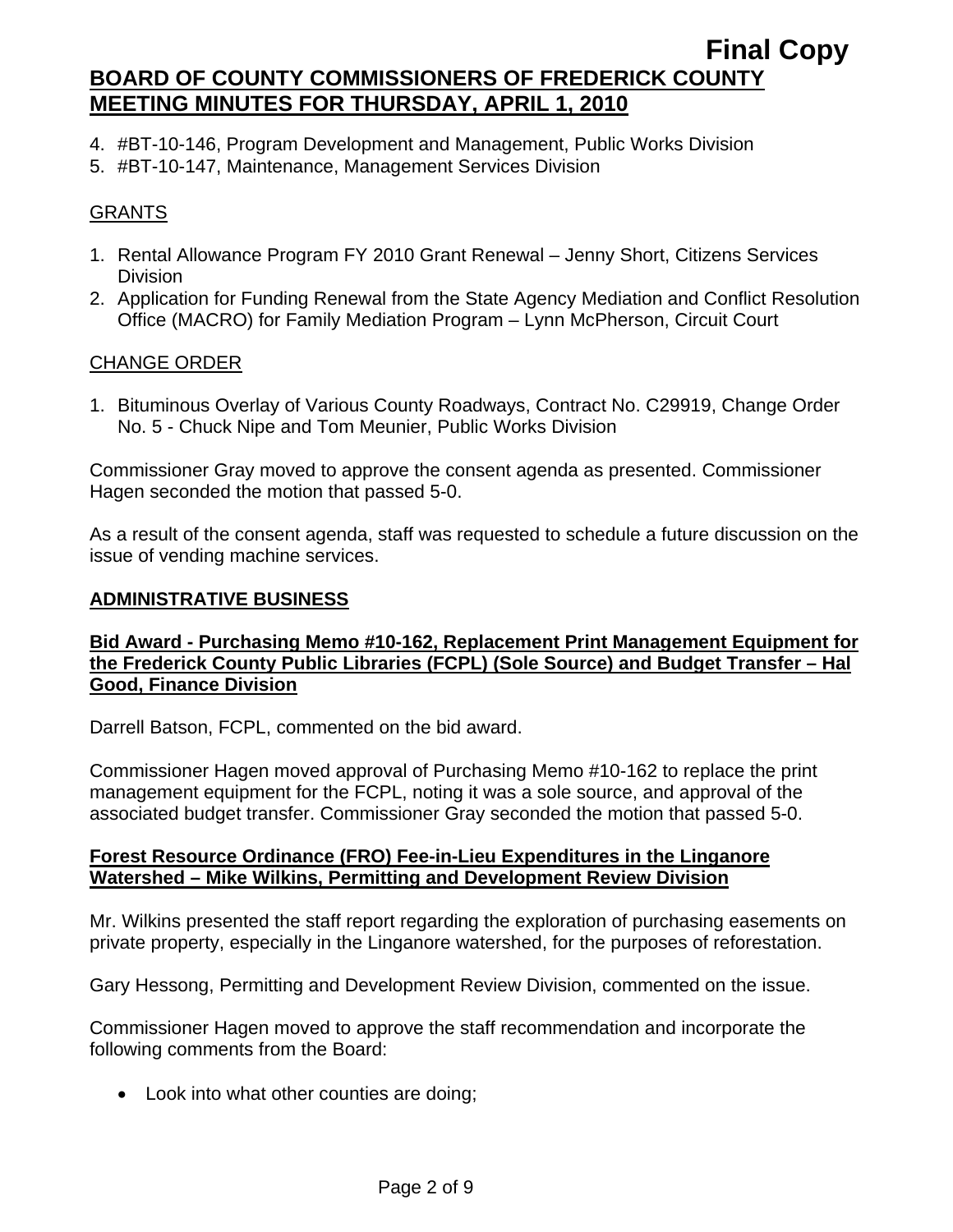- Research how it may fit with Conservation Reserve Enhancement Program (CREP) applicants;
- Deal upfront with the lenders to subordinate stream crossings;
- Research adding a second easement; and
- Deal with noxious and invasive weeds.

Commissioner Gray seconded the motion that passed 5-0.

## **FY 2011 Public School Construction Capital Improvements Program (CIP): Request for Local Fiscal Support Letter – Board of County Commissioners**

Ray Barnes, Frederick County Public Schools, commented on the school construction CIP.

Commissioner Gray moved to send a letter to Dr. David Lever, Executive Director, Interagency Committee on School Construction, Maryland State Board of Education, to reconfirm support to approve the county's ability to fund additional state funding matches for the school construction program. Commissioner Hagen seconded the motion that passed 5-0.

#### **Legislative Issues**

Ragen Cherney, Office of the County Manager, briefed the Board on the issues before the Frederick County delegation members.

Commissioner Gardner updated the Board on recent Maryland Association of Counties (MACo) legislation.

#### **WORKSESSION**

### **Appointments/Reappointments to Boards/Commissions/Committees – Joyce Grossnickle, Office of the County Manager (Continued from 3/30/2010 meeting)**

#### Commission for Women:

There were no public comments.

Commissioner Hagen moved to appoint Deborah Conroy to fill an unexpired term to expire June 30, 2011, and Vivian Laxton to fill an unexpired term to expire June 30, 2012. Commissioner Gray seconded the motion that passed 5-0.

#### Commission on Aging

There were no public comments.

Commissioner Gray moved to reappoint Virginia Skelley and Steve Wilhide for terms to expire December 31, 2012. Commissioner Hagen seconded the motion that passed 5-0.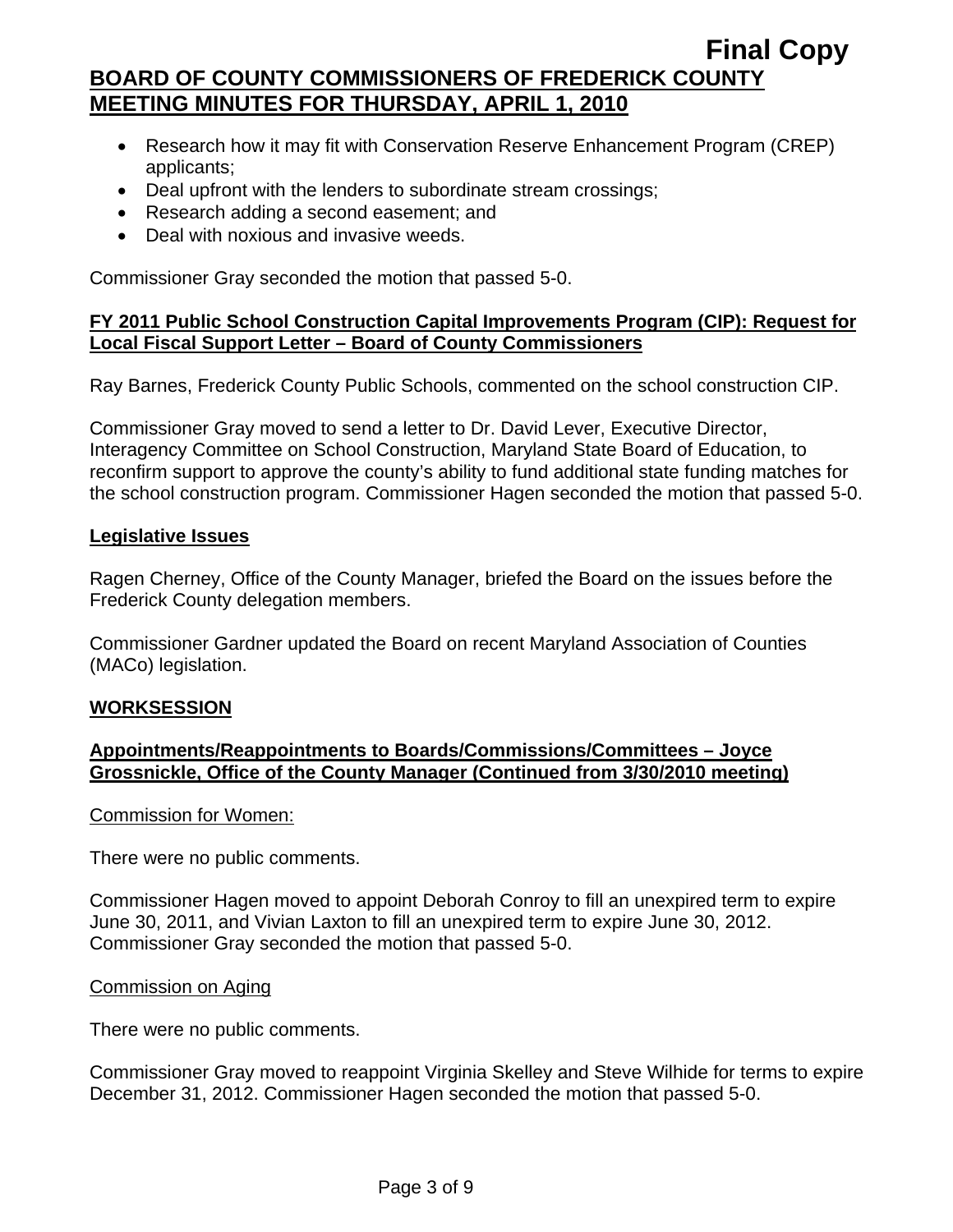### Commission on Disabilities

There were no public comments.

Commissioner Gray moved to appoint Haywood Evans and Michael Planz to fill unexpired terms to expire June 30, 2010, and also appoint both for full three-year terms to become effective July 1, 2010, and to expire June 30, 2013. Commissioner Hagen seconded the motion that passed 5-0.

#### Electrical Board

There were no public comments.

Commissioner Gray moved to reappoint Paul Donaghue to serve a five-year term to expire June 30, 2015. Commissioner Hagen seconded the motion that passed 5-0.

#### Sustainability Commission

Hilari, Varnadore, Office of Environmental Sustainability, commented.

Commissioner Hagen moved to approve the appointment of William Morrow to fill an unexpired term ending June 30, 2010, and also appoint Mr. Morrow for a full three-year term to become effective July 1, 2010, and expire June 30, 2013. Commissioner Gray seconded the motion that passed 5-0.

### **DIRECTOR'S REPORT – Dr. Barbara Brookmyer, Health Services Division - Update of the Health Department's H1N1 Program**

Dr. Brookmyer presented a snapshot of the second wave response regarding the H1N1 response to the Board.

#### **PUBLIC COMMENTS**

None.

#### **COMMISSIONER COMMENTS**

None.

## **QUESTIONS – PRESS**

None.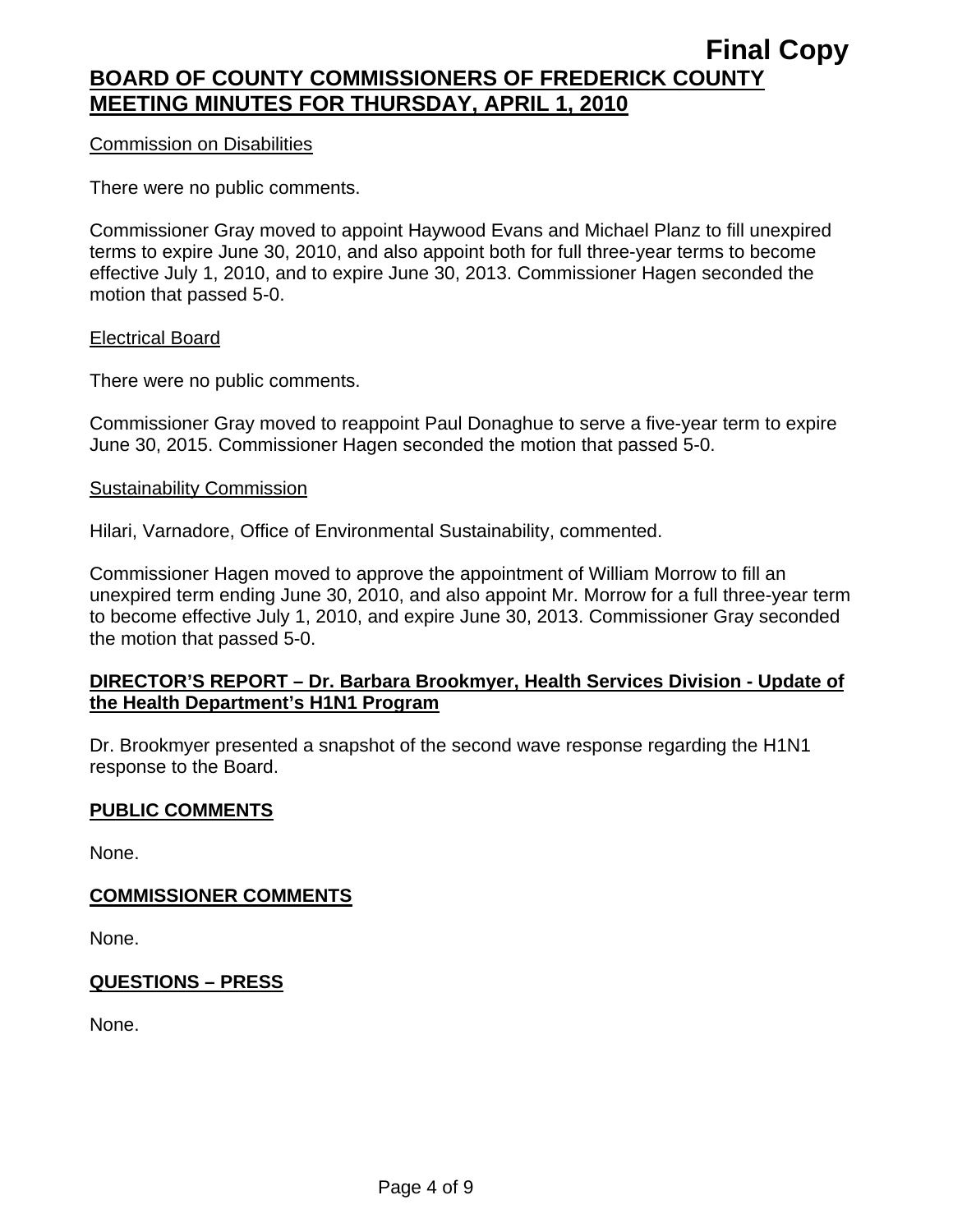## **CLOSED SESSION**

Commissioner Hagen moved to go into closed session according to the Maryland Annotated Code State Government Article § 10-508(a)(7) To consult with counsel to obtain legal advice on a legal matter; (8) To consult with staff, consultants, or other individuals about pending or potential litigation. Commissioner Gray seconded the motion that passed 5-0.

## **ADJOURN**

The meeting adjourned at 11:40 a.m.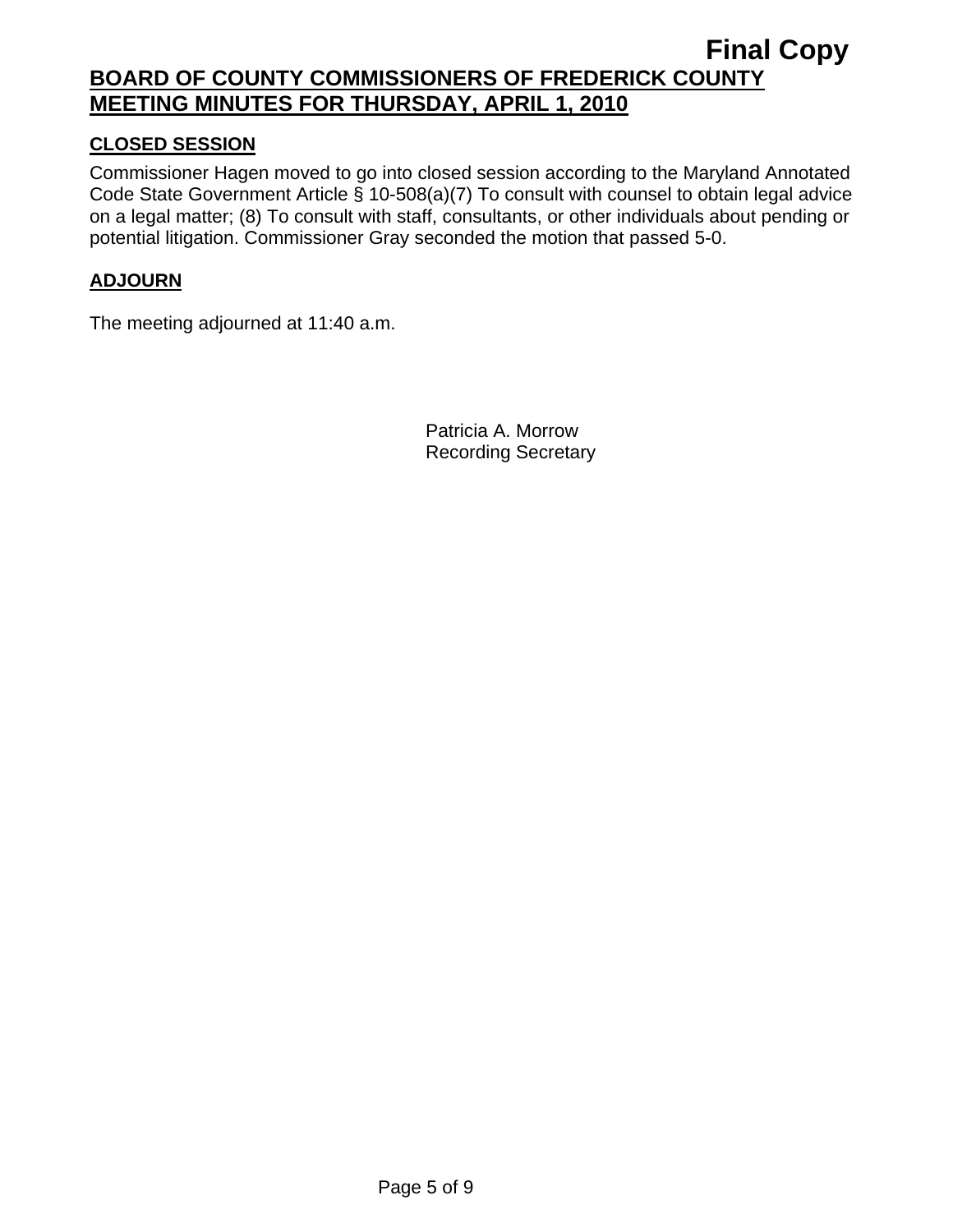## **FORM OF STATEMENT FOR CLOSING THE MEETING OF TUESDAY, APRIL 1, 2010**

## **STATUTORY AUTHORITY TO CLOSE SESSION**

## **State Government Article §10-508(a):**

 $\overline{a}$ 

(7) To consult with counsel to obtain legal advice on a legal matter; and (8) To consult with staff, consultants, or other individuals about pending or potential litigation.

## **Motion:**

Commissioner Hagen moved to go into closed session in accordance with the Maryland Annotated Code State Government Article § 10-508(a) (7) To consult with counsel to obtain legal advice on a legal matter; and (8) To consult with staff, consultants, or other individuals about pending or potential litigation. Commissioner Gray seconded the motion that passed 5-0.

## **Topic To Be Discussed**

The legal ramifications and the possible appeal of a recent administrative decision.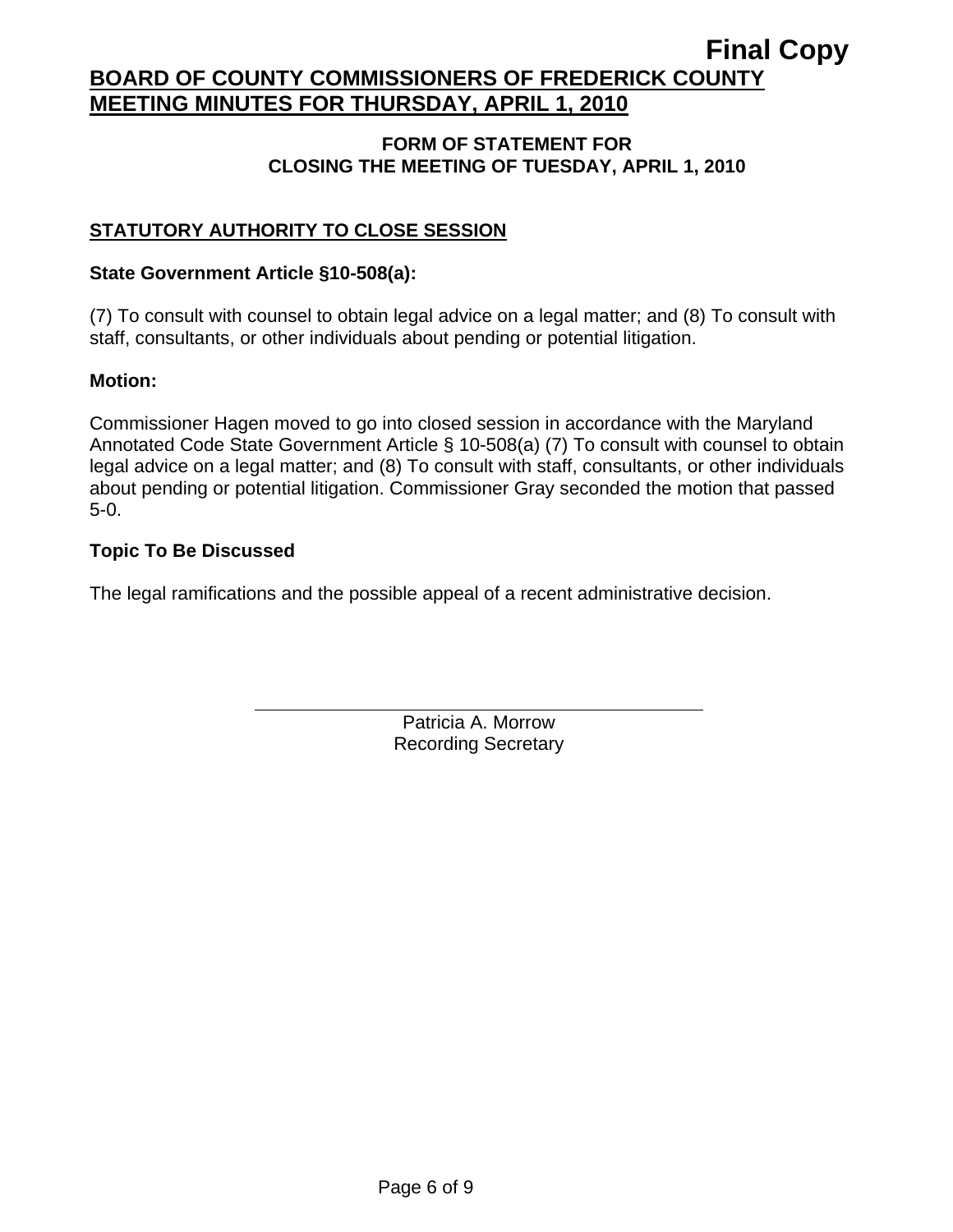## **FORM OF STATEMENT FOR CLOSING THE MEETING OF TUESDAY, APRIL 1, 2010**

## **STATUTORY AUTHORITY TO CLOSE SESSION**

## **State Government Article §10-508(a):**

 $\overline{a}$ 

(7) To consult with counsel to obtain legal advice on a legal matter; and (8) To consult with staff, consultants, or other individuals about pending or potential litigation.

## **Motion:**

Commissioner Hagen moved to go into closed session in accordance with the Maryland Annotated Code State Government Article § 10-508(a) (7) To consult with counsel to obtain legal advice on a legal matter; and (8) To consult with staff, consultants, or other individuals about pending or potential litigation. Commissioner Gray seconded the motion that passed 5-0.

## **Topic To Be Discussed**

The status of pending lawsuits with the County Attorney's Office.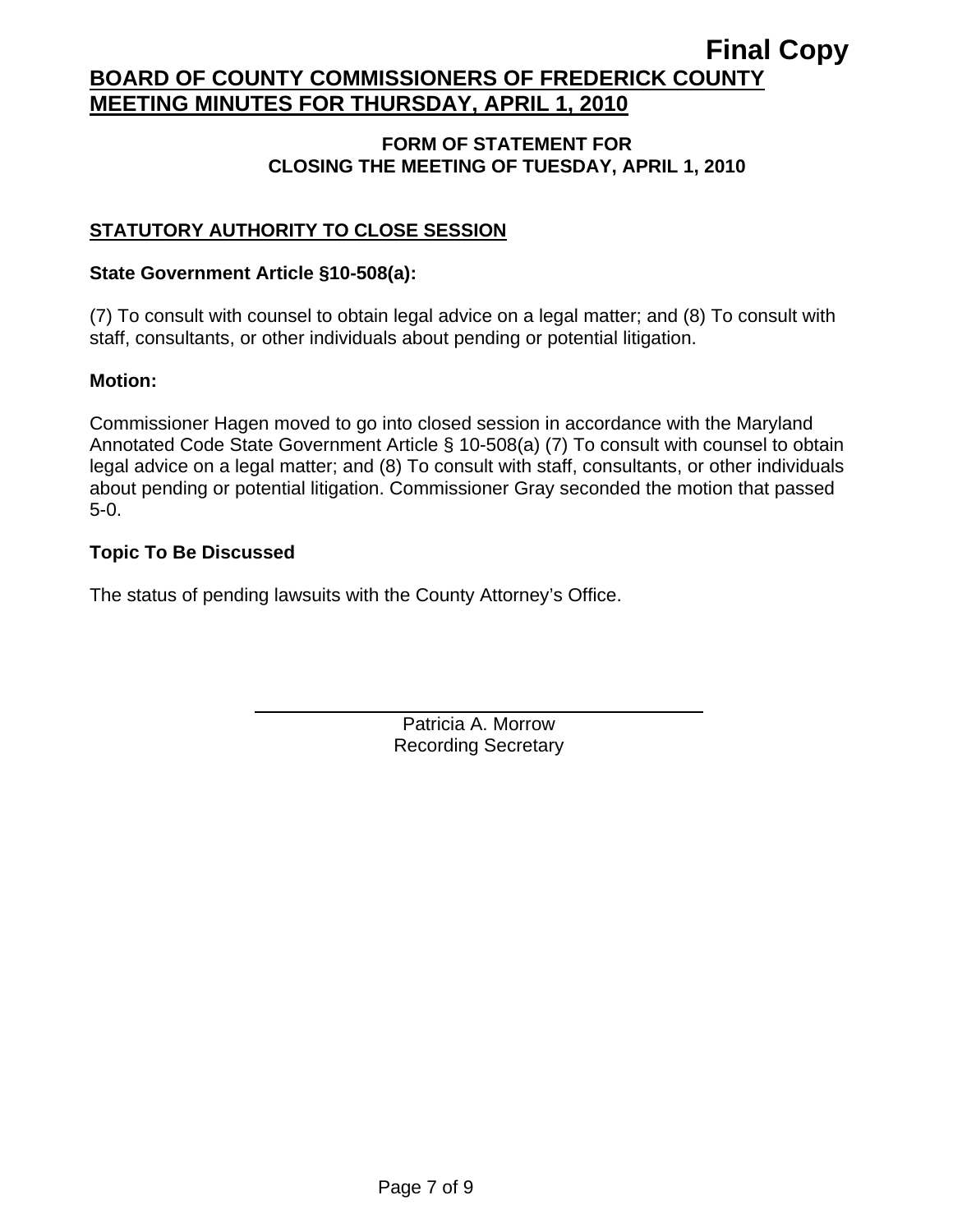### **FORM OF STATEMENT FOR MINUTES OF NEXT OPEN MEETING ON TUESDAY, APRIL 6, 2010, FOLLOWING THE CLOSED MEETING OF THURSDAY, APRIL 1, 2010**

## **STATUTORY AUTHORITY TO CLOSE SESSION**

### **State Government Article §10-508(a):**

(7) To consult with counsel to obtain legal advice on a legal matter; and (8) To consult with staff, consultants, or other individuals about pending or potential litigation.

### **Motion:**

Commissioner Hagen moved to go into closed session in accordance with the Maryland Annotated Code State Government Article § 10-508(a) (7) To consult with counsel to obtain legal advice on a legal matter; and (8) To consult with staff, consultants, or other individuals about pending or potential litigation. Commissioner Gray seconded the motion that passed 5- 0.

## **Others in Attendance:**

R. Hart, B. Stanton, J. Mathias, W. Kearney, K. Mitchell, M. Chomel, E. Soter, L. Steel and P. Morrow

## **Topic Discussed:**

The legal ramifications and the possible appeal of a recent administrative decision.

#### **Action Taken:**

 $\overline{a}$ 

Staff was directed to proceed to file an appeal in the Frederick County Circuit Court.